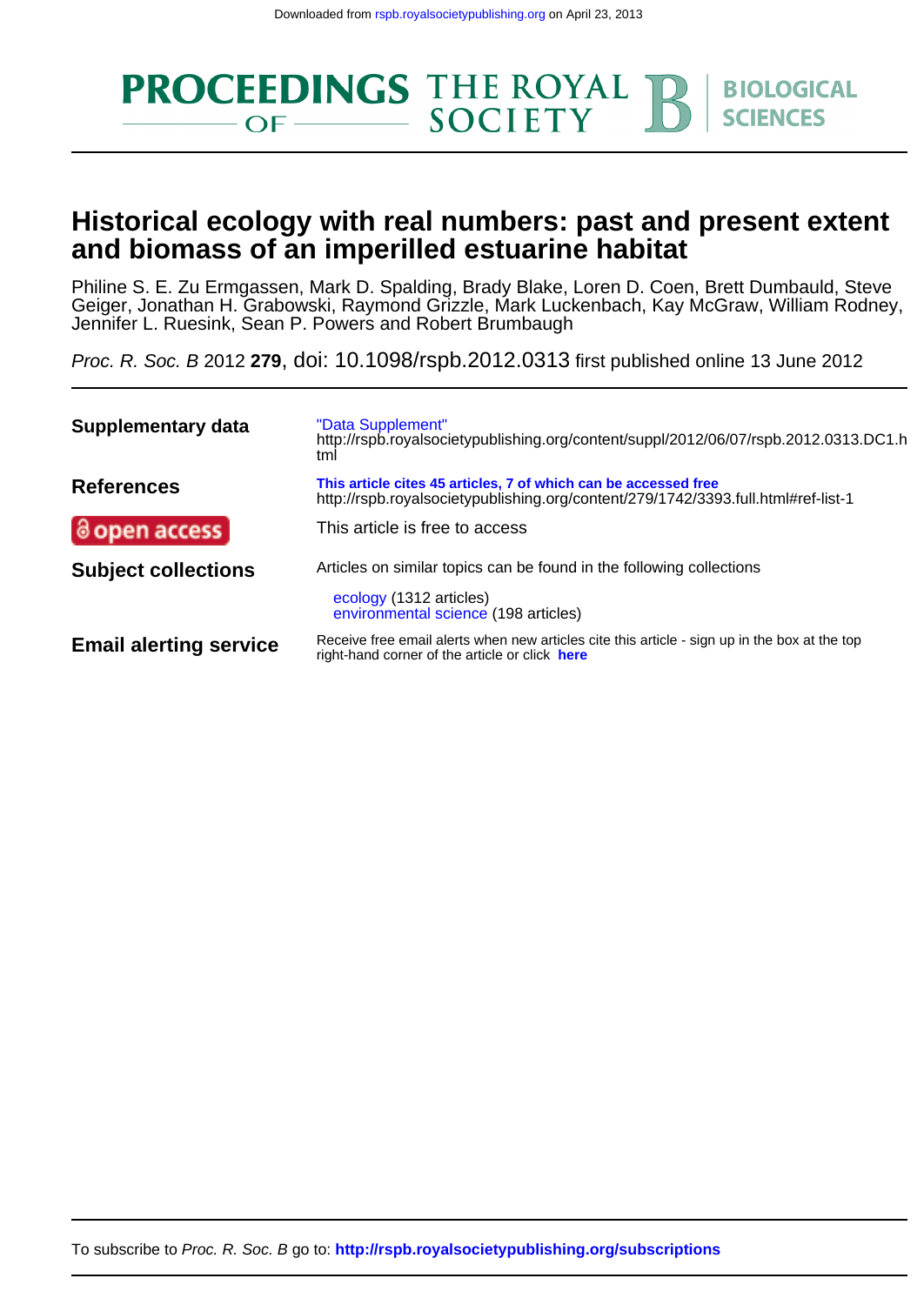



# Historical ecology with real numbers: past and present extent and biomass of an imperilled estuarine habitat

Philine S. E. Zu Ermgassen $^{1,*}$ , Mark D. Spalding<sup>2</sup>, Brady Blake<sup>3</sup>, Loren D. Coen $^4$ , Brett Dumbauld $^5$ , Steve Geiger $^6\!$ , Jonathan H. Grabowski $^7$ , Raymond Grizzle $^8$ , Mark Luckenbach $^9$ , Kay McGraw $^{10}$ , William Rodney $^{11}$ , Jennifer L. Ruesink $^{12}$ , Sean P. Powers<sup>13</sup> and Robert Brumbaugh<sup>14</sup>

<sup>1</sup>Department of Zoology, and <sup>2</sup>Global Marine Team, The Nature Conservancy, Department of Zoology, University of Cambridge, Cambridge CB2 3EJ, UK<br><sup>3</sup>Washington State Department of Fish and Wildlife, Point Whitney Shellfish Laboratory,

1000 Point Whitney Road, Brinnon, WA 98320, USA <sup>4</sup>

<sup>4</sup>Department of Biological Sciences, Florida Atlantic University, c/o Harbor Branch Oceanography Institute,

5775 Old Dixie Highway, Fort Pierce, FL 34946, USA<br><sup>5</sup>USDA, Agricultural Research Service, Hatfield Marine Science Center, 2030 SE Marine Science Drive,

Newport, OR 97365, USA<br><sup>6</sup>Fish and Wildlife Research Institute, Florida Fish and Wildlife Conservation Commission, 100 Eighth Avenue<sup>6</sup>

SE, St Petersburg, FL 33701, USA<br><sup>7</sup>Marine Science Center, Northeastern University, 430 Nahant Road, Nahant, MA 01908, USA

<sup>8</sup>Department of Biological Sciences, University of New Hampshire, Durham, NH 03824, USA<br><sup>9</sup>Virginia Institute of Marine Science, Collage of Welliam and Mary PO Box 1246, Glovesster Bo

 $9$ Virginia Institute of Marine Science, College of William and Mary, PO Box 1346, Gloucester Point,

VA 23062, USA<br><sup>10</sup>NOAA Restoration Center, 1315 East West Highway, Silver Spring, MD 20910, USA<br><sup>11</sup>Texas Parks and Wildlife Department, Dickinson Marine Laboratory, 1502 FM 517 East,

Dickinson, TX 77539, USA<br><sup>12</sup>Department of Biology, University of Washington, Box 351800, Seattle, WA 98195-1800, USA<br><sup>13</sup>Department of Marine Sciences, University of South Alabama, Dauphin Island Sea Laboratory

101 Bienville Boulevard, Dauphin Island, AL 36528, USA <sup>14</sup>The Nature Conservancy, 127 Industrial Drive, Big Pine Key, FL 33042, USA

Historic baselines are important in developing our understanding of ecosystems in the face of rapid global change. While a number of studies have sought to determine changes in extent of exploited habitats over historic timescales, few have quantified such changes prior to late twentieth century baselines. Here, we present, to our knowledge, the first ever large-scale quantitative assessment of the extent and biomass of marine habitat-forming species over a 100-year time frame. We examined records of wild native oyster abundance in the United States from a historic, yet already exploited, baseline between 1878 and 1935 (predominantly 1885 –1915), and a current baseline between 1968 and 2010 (predominantly 2000 –2010). We quantified the extent of oyster grounds in 39 estuaries historically and 51 estuaries from recent times. Data from 24 estuaries allowed comparison of historic to present extent and biomass. We found evidence for a 64 per cent decline in the spatial extent of oyster habitat and an 88 per cent decline in oyster biomass over time. The difference between these two numbers illustrates that current areal extent measures may be masking significant loss of habitat through degradation.

Keywords: shifting baseline; Crassostrea virginica; Ostrea lurida; native oyster; United States

# 1. INTRODUCTION

Humans have been modifying ecosystems and exploiting natural populations for millennia [[1](#page-7-0)]; however, quantitative data on the impacts of our exploitation over large

\* Author for correspondence ([philine.zuermgassen@cantab.net\)](mailto:philine.zuermgassen@cantab.net).

spatial scales, whether terrestrial or marine, are primarily limited to recent decades [\[2](#page-7-0)–[4](#page-7-0)]. Even over this short time frame, many populations and habitats have undergone unprecedented change  $[5-7]$  $[5-7]$  $[5-7]$ . In the heavily modified ecosystems existing today, an understanding of historical conditions can provide a robust baseline for assessing change, modelling past ecosystem functions, assessing the need for conservation interventions, setting realistic restoration goals, planning restoration activities, and

Electronic supplementary material is available at [http://dx.doi.org/](http://dx.doi.org/10.1098/rspb.2012.0313) [10.1098/rspb.2012.0313](http://dx.doi.org/10.1098/rspb.2012.0313) or via <http://rspb.royalsocietypublishing.org>.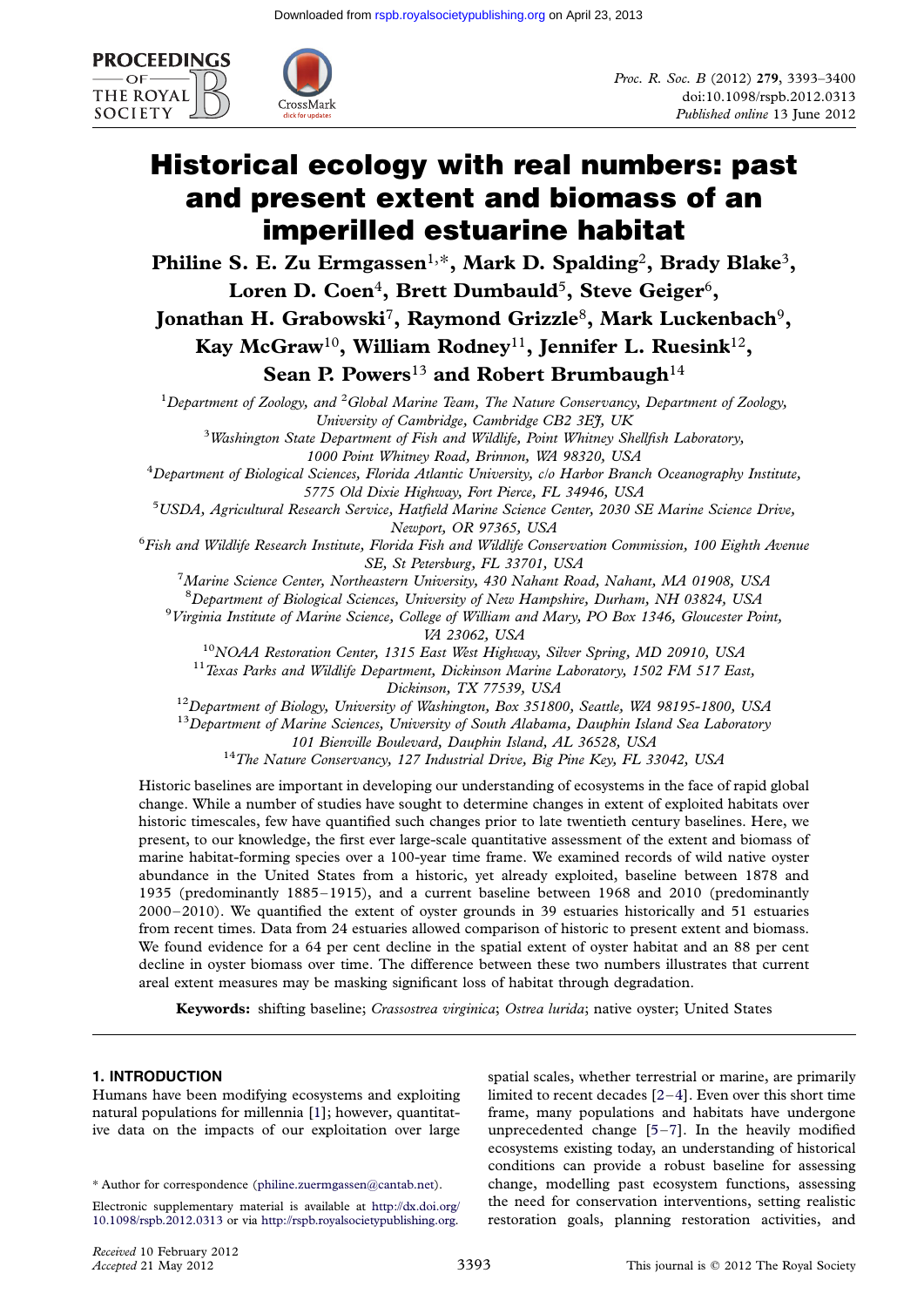critically, for guiding management practices in the face of global change [\[8](#page-7-0)]. To these ends, improved methods for understanding the status and functioning of ecosystems prior to or during the early stages of anthropogenic impacts are needed.

In terrestrial settings, modelled potential vegetation maps are a widely used proxy for describing historic or original vegetation cover [\[9](#page-7-0)], although such maps cannot account for all variables, nor for the gradual and partial human modification of landscapes over millennial timescales [[10\]](#page-7-0). Such predictive approaches are even more challenging in marine and coastal environments, where poor understanding of driving variables and lack of data still prevent any reliable prediction of habitat distribution at large scales [\[11\]](#page-7-0). Historic baselines in the marine environment must therefore be pieced together using historical records of species, fisheries data, navigational maps and charts, and naturalists' descriptions. Recent studies have drawn on a wide range of such anecdotal and semiquantitative historical evidence to draw a compelling picture of local to regional changes in marine and coastal environments [\[12](#page-7-0)–[15\]](#page-7-0). While such works greatly enhance our understanding of historic conditions, they remain limited in their capacity to quantify change.

Detailed quantification of change is dependent on large-scale datasets. For a few habitat types, such information can be found in early land registries and charts [\[16,17](#page-7-0)], however, most marine habitats remained poorly documented until the mid to late twentieth century and the widespread availability of remote sensing technologies [\[4,18](#page-7-0)–[20\]](#page-7-0). As a result, assessments of change in many marine habitats and populations are sensitive to shifting baselines [[21](#page-7-0),[22](#page-7-0)]. Oyster grounds in the United States are a valuable exception to this data paucity in marine habitats, having been surveyed as early as 1878 [[23](#page-7-0)].

Habitat-forming oysters are an ecologically important and historically dominant feature of North American estuaries [[24](#page-7-0),[25](#page-7-0)], where they have significant cultural and economic value [[26](#page-7-0)]. Two species within the family Ostreidae dominate: Crassostrea virginica (Gmelin 1791), the eastern oyster on the Atlantic and Gulf coasts, and Ostrea lurida Carpenter 1864, the Olympia oyster on the Pacific coast. In unmodified conditions, both have the capacity to build large reefs or beds—physical structures with a veneer of living oysters overgrowing non-living shell deposits of prior oyster generations. Such biogenic habitats are rich in associated species and offer a range of ecosystem service benefits, including enhancing nonoyster species of commercial value, coastal protection and biofiltration of the water column [\[27](#page-7-0)–[29\]](#page-8-0).

Oysters have been fished for thousands of years [\[1](#page-7-0)], however, drivers such as the intensification of exploitation, changes in coastal hydrology and the impact of diseases, have led to significant declines in this valuable habitat over the past 200 years or so [[12](#page-7-0)]. A number of studies have sought to estimate the decline in oyster grounds over this time period, using expert syntheses and proxy records [[13,14](#page-7-0)[,30](#page-8-0)]. All illustrate significant changes expressed as fisheries collapse, population decline, change in areal extent or some combination thereof. Such studies undoubtedly have a powerful influence on perceptions of the habitat and on broad policy decisions, but greater detail is needed to influence management interventions. Moreover, the reliance on

fishery-dependent data (e.g. landings, fishery-related legislation) in such analyses has resulted in some scepticism regarding the magnitude and causes of the documented declines [[31](#page-8-0),[32](#page-8-0)].

Our study, to our knowledge, builds the first quantitative record of the historic and present extent and biomass estimates of oyster grounds in the United States (lower 48 States; hereafter termed US). Accurate inventories of oyster grounds were and are undertaken because of their considerable economic value and perceived decline, combined with their distribution predominantly in waters under state jurisdictions. Fisheries policies have often aimed to encourage the leasing of bottom for managed oyster harvest and aquaculture, but in order to do this, it was necessary to delimit existing grounds as public resources. This necessity, coupled with an interest in determining the condition of public oyster grounds, led to a large number of federally funded oyster mapping expeditions during the late 1800s and early 1900s ([[23,](#page-7-0)[33\]](#page-8-0), see the electronic supplementary material for a full reference list). Mapping was facilitated by the nature of oyster reefs, which form structurally distinct patches in the soft mud or sand bottom of estuaries. In addition, their structure can be clearly determined by touch or physical sampling, thereby allowing subtidal mapping at a time when visual examination of the subtidal was not possible. Many of these surveys provided both details of oyster extent and quantitative information on the density of oysters.

While historic data incorporating both density and extent measures are available for some temperate forests over relatively large scales at a similar time period [[34](#page-8-0)], the only coastal habitat data we are aware of, which combine both extent and some measure of habitat condition are for the Sundarbans mangroves of Bangladesh (1926 –1997) [[35](#page-8-0)]—a dataset that is both more recent and less extensive than our own. As such, these historic records provide an unrivalled resource with regards to the historic condition (areal extent; mean oyster shell height (SH); density, and biomass) of this critical coastal habitat. Modern stock assessments provide a similar suite of data that consequently permit assessment of long-term changes in habitat quantity and quality.

The decline of oyster habitats in the US, coupled with growing recognition of the importance of non-fisheryrelated ecosystem services provided by these habitats, has been increasing in recent years [\[27,28](#page-7-0)[,36\]](#page-8-0). This has led to significant federal- and State-level investment in oyster reef restoration. More than 10 million US dollars was directed to oyster reef restoration by the National Oceanic and Atmospheric Administration (NOAA) through the American Recovery and Reinvestment Act of 2009, roughly equivalent to the previous 10 years of oyster reef restoration funding. As ecologists and natural resource managers strive towards restoring coastal ecosystems, quantitative assessment of the historic extent and habitat quality, whether for oysters or other habitats, will provide an invaluable tool to guide and inform restoration efforts.

# 2. MATERIAL AND METHODS

#### (a) Data review

We conducted a thorough review of quantitative information on the historic and present extent and condition of oyster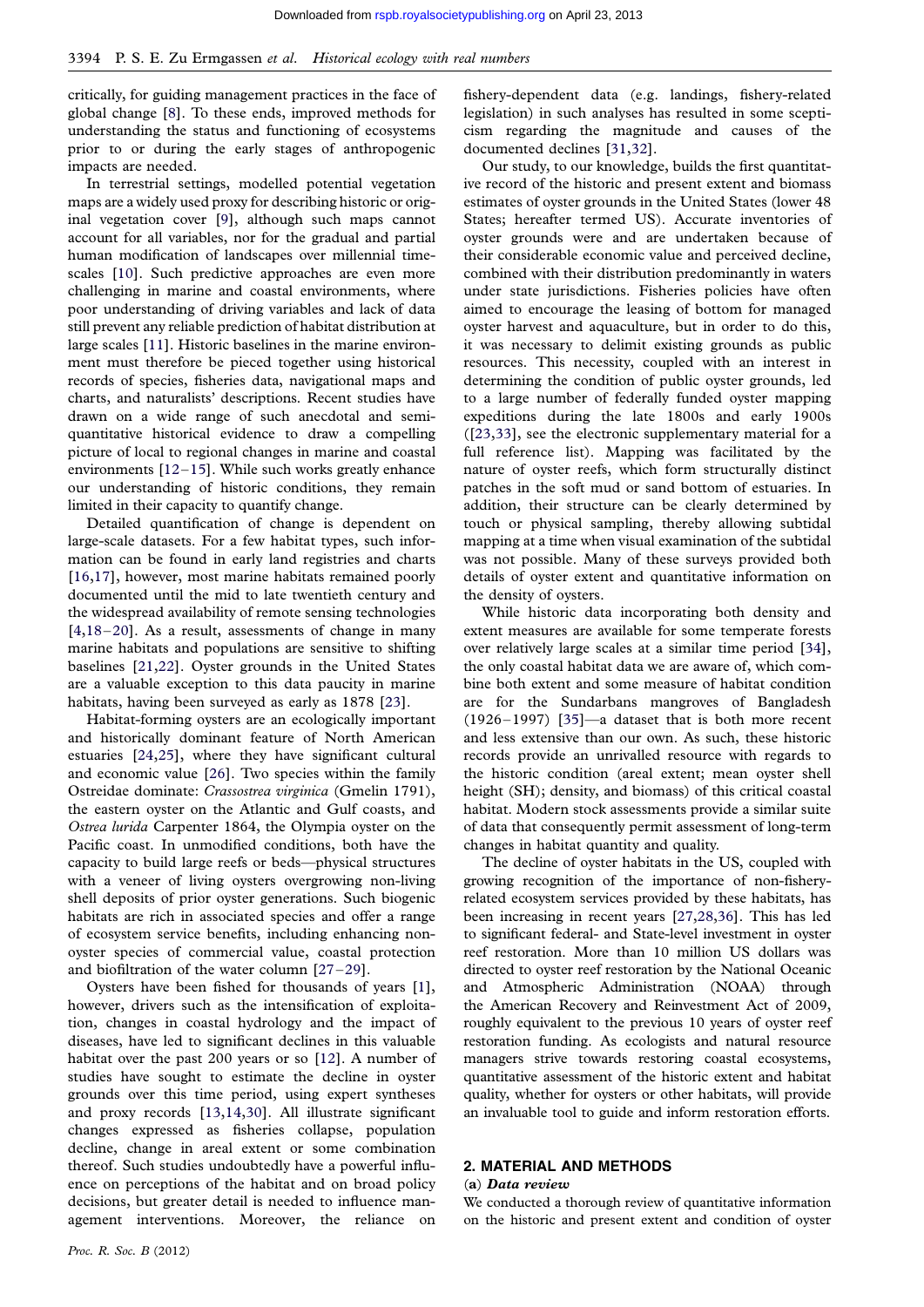reefs in the US, drawing on scientific literature, historic United States fishery reports, State fisheries reports and publicly available data (see the electronic supplementary material). Such data, even historically, were the result of highly detailed surveys, typically with boat-based sampling over a period of several weeks, involving tens of full-time researchers. We summarized the findings into sub-estuarine drainage areas (sub-EDA), as listed in NOAA's coastal assessment framework (CAF) [\[37](#page-8-0)]. Sub-EDAs equate to whole estuaries, with the exception of Chesapeake Bay and Puget Sound, which are subdivided into their major tributaries. Hereafter, we refer to all sub-EDA units as estuaries. The relevant data on extent, SH and density were extracted and catalogued, and the number of oysters per bushel was noted in order to derive an estimate of mean SH. Bushels are volumetric measures used by fishers and fisheries managers. A legally defined standard US bushel  $(3.52 \times 10^4$ cm<sup>3</sup>) is sometimes used, although more typically legal bushels are defined at the state level. If not clearly stated in the source, then we were able to infer whether a state-defined or a standard bushel was used by more detailed investigation. For example, Moore states in his 1910 survey of the James River, VA, that 'oysters on this bed are large, averaging ... . over 300 per bushel' [\[38](#page-8-0), p. 15]. Oysters would have averaged 75 mm (approximately the cut off for market size, and thus not large) using a standard bushel, or 89 mm if the Virginia bushel is applied. If there was doubt as to the bushel size, then the standard US bushel was applied, because it resulted in a more conservative estimate of SH.

#### (b) Oyster extent

Universal definitions of the habitat classification allowed for a more robust assessment of change in spatial extent. The vast majority of historical and present-day oyster habitat surveys were conducted for fisheries management purposes and use a relatively consistent approach. For these cases, we used the term 'oyster grounds' that we define as the wider community complex of which oyster reefs and beds are clearly an important part, but that also includes areas of adjacent sediments and shell rubble. Such areas would broadly equate with 'fishable areas'. Historically, only areas with oysters at densities high enough to support fishing activity were included in surveys; isolated individuals and groups that were not forming beds or reefs were excluded. Such thresholds are still applied in modern mapping approaches. Consequently, it is possible for the species to persist in an estuary, but for there to be no remaining oyster grounds. We term this loss of habitat as the species being functionally extinct.

Most sources provided direct numerical estimates of the extent of oyster grounds. Where only maps were available, they were digitized, and the areal extent of mapped oyster grounds was calculated using Arc Geographical Information Systems. Maps were also digitized if the areas described straddled two estuary units, such that the extent in each estuary could be determined. In a small number of cases, areal extent had been estimated instead of being directly surveyed [\[39](#page-8-0)]. We considered the potential resolution of side-scan sonar (a popular modern technique) to be equal to the historic survey method of marking the boundaries of oyster grounds by dragging chains and probing the ground with poles. Where extent had been estimated, it was assumed to be an estimate of oyster grounds. Where historic oyster extent was determined multiple times, the surveys using the most direct measurement techniques were favoured. Where methods did not differ, the oldest report was used.

#### (c) Oyster density

Oyster density was recorded in several historic surveys undertaken towards the end of the nineteenth century and the early twentieth century. Frequently, the oyster count within size classes (typically greater than 76 mm, 76–25 mm, less than 25 mm) was documented. The majority of surveys determined oyster density by tonging a number of locations within each delineated oyster ground. A tong is a traditional harvesting tool composed of two rakes joined at approximately one-third of the length of the handles, such that oysters can be collected at depth with a scissor motion. A sample area was typically staked out, and tonged repeatedly until 'everything on the bottom' had been collected [[40](#page-8-0)], we therefore assumed 100 per cent catch efficiency in our use of tonging data. A small number of historic and present-day datasets sampled oyster grounds using a dredge [\[23](#page-7-0),[41](#page-8-0)]. Dredges (a weighted frame dragged behind boats to collect shells and oysters scraped into the attached net) are an inefficient sampling gear, leaving many individuals behind in the area sampled. The percentage of the population collected in the sampled area (termed 'dredge efficiency') is highly variable, but frequently falls in the range of 15 per cent [\[42](#page-8-0)–[46](#page-8-0)], and occasionally as low as 7.8 per cent in survey mode [[43\]](#page-8-0). Therefore, as all but one series of dredge data used in our study were recent, dredge efficiency was assumed to be 8 per cent, so as to be conservative in our estimates of the change in oyster abundance. All dredge hauls with no oysters or those containing only spat (oysters less than 25 mm) were discounted to control for the potential that areas outside of oyster grounds had been sampled. The density of spat was not included in our study to control for seasonal variability, and inconsistency between studies in recording spat data. Where oyster density data for an estuary were absent, density data from the nearest estuary within the same ecoregion [\[47](#page-8-0)] were used as a proxy for density where appropriate (see the electronic supplementary material).

During the data-gathering process, every effort was made to understand the spatial scale at which density data were collected relative to areal extent. For a small number of estuaries, density data were collected at a fine spatial scale but mapping related to larger oyster ground units. In these cases, we applied a correction factor to account for the high mean densities reported. We determined that the proportion of barren ground within the area mapped as oyster grounds in Matagorda Bay, TX, by Moore [[40\]](#page-8-0) was 50 per cent (area-weighted mean). We used this correction factor to estimate the mapped oyster bottom area covered by oysters at the surveyed density.

The majority of our data represent subtidal oyster populations, which can have starkly different population structures from intertidal populations [[48\]](#page-8-0). We therefore used only subtidal eastern oyster data when comparing mean market size and mean densities within each estuary over time.

## (d) Oyster size and biomass

Mean oyster SH was rarely noted in early surveys, however, the mean number of oysters in a bushel was occasionally stated, or could be inferred through assessment of the number of bushels attributed to an acre of known density. Hopkins [[49\]](#page-8-0) noted that the mean oyster size could be inferred from the number of oysters in a bushel of known volume. We therefore fitted a regression to the log data from Hopkins [[49](#page-8-0)], and subsequently tested the strength of the correlation between the SH estimated from the number of oysters in a bushel or sack of known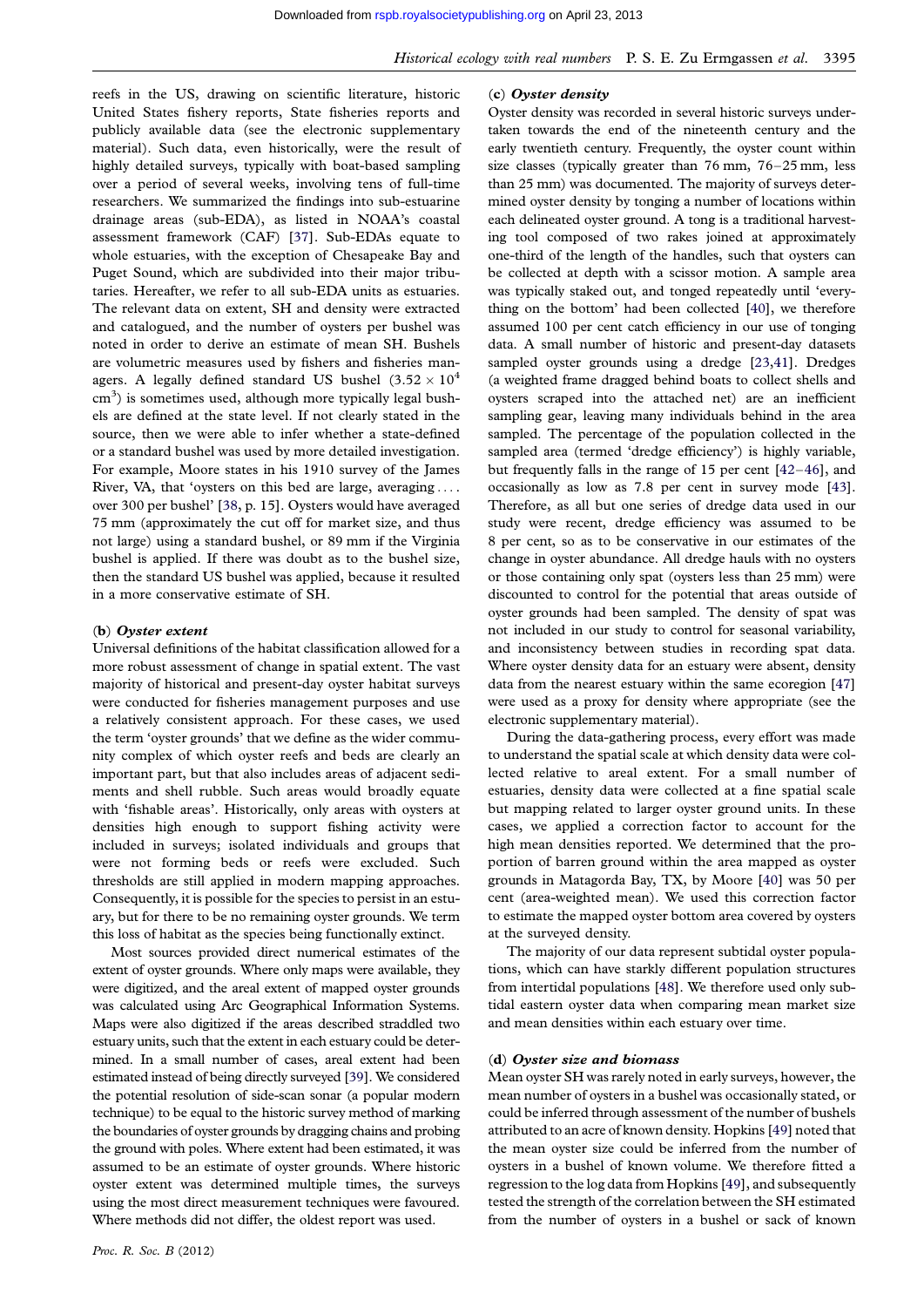volume and the mean SH reported in five studies from a broad geographical range ( $n = 24$ ). The linear regression fitted to log length and number of oysters per sack was highly significant (adjusted  $r^2 = 0.93$ ,  $F_{58} = 809$ ,  $p < 0.0001$ ), and yielded the following predictive relationship between the number of oysters in a known volume and the mean oyster length:  $h =$  $10^{(-0.3537 \log b + 2.8361)}$ , where h is SH (from umbo to growth edge) in millimetres, and  $b$  is the number of oysters in a 52.85 l volume (standard Louisiana sack). The estimated SH showed a near-perfect correlation with mean SH collected from the literature (Pearson's correlation coefficient = 0.94,  $t_{21} = 12.9$ ,  $p < 0.0001$ ), supporting our use of this equation to determine C. virginica SH across the US. SHs from nearest estuaries for which the data were available were used as proxies in estuaries where such data were not available.

It was frequently possible to derive the mean SH of two size classes of oysters (submarket and market) from the historic data: in these, the mean SH of the submarket oysters, termed 'culls', was conservative, as the number per bushel used included spat. With present-day data, we determined mean SH for the same-size categories (excluding spat) from size frequencies available from quadrat and dredge sampling undertaken by state fisheries managers. We then tested whether the SH data for market-sized oysters from this fishery independent data had changed over time (two-tailed  $t$ -test).

Oyster biomass scales with SH; however, the nature of that relationship varies regionally. In order to most accurately estimate the biomass of oysters in a given estuary, we collated SH to dry tissue mass conversions from 13 estuaries in seven states. Conversions were applied to the nearest estuaries within the same ecoregion.

#### (e) Quantitative comparison

We found data that allowed direct comparison of historic and present oyster grounds and biomass in 24 estuaries throughout the US and calculated per cent change in extent and biomass over time. An estimate of change within ecoregions was determined by summing the extent and biomass in estuaries for which data were available in both time periods, within each ecoregion. Nationwide change was similarly assessed by summing and comparing all historic and present oyster extent and biomass.

Comparable quantitative data were available for only present or historic time periods for a large number of estuaries  $(n = 38)$ . In order to analyse the change over time, we calculated the proportion of the estuary area (as listed in CAF), containing oyster grounds, so as to ensure that all estuaries were equally represented. In SC, where modern habitat mapping has been undertaken throughout the marsh areas and creek margins, estimates of areal extent were limited to oyster grounds within 5 m of the creek edge. All estuaries for which data were available were included in this analysis and each coast was analysed independently. Data were non-normally distributed and were compared using a Kruskal–Wallis test. All statistical tests were run in R v. 2.13.1 (2011-07-08).

#### 3. RESULTS

Data on oyster extent were identified for 62 estuaries (39 historically (1878–1935, predominantly 1885–1915) and 51 estuaries more recently (1968–2011, predominantly 2000–2010); [figure 1\)](#page-5-0). The most extensive oyster grounds

surveyed historically included: 35 536 ha in Tangier and Pocomoke Sounds (MD and VA) in 1878 on the Atlantic coast, 16 679 ha in Matagorda Bay, TX in 1907–1915 on the Gulf coast, and 6225 ha in Willapa Bay, WA in the mid-1800s on the Pacific coast (see the electronic supplementary material). The proportion of estuary area containing native oyster grounds has decreased significantly across the US [\(figure 2](#page-5-0)a).

Direct estuary-by-estuary estimates of change over time were restricted by available data to 24 estuaries, representing 16 per cent of US estuaries by number and distributed across five marine ecoregions (figure  $1c,d$ ). Both overall extent and biomass of oyster grounds decreased precipitously (by 64% and 88%, respectively). Losses occurred in all ecoregions for both the extent and the estimated total biomass of oysters in oyster grounds (figure  $1c,d$ ). The Olympia oyster habitat on the west coast was recorded as functionally extinct in all estuaries for which data were available for comparison. Indeed, the current 4 ha of oyster habitat recorded in Netarts Bay, OR, is the result of recent and ongoing restoration work, and has yet to form a self-sustaining population [\[50\]](#page-8-0). It should, however, be noted that Puget Sound, WA, contains some apparently healthy US Olympia oyster beds but was not represented in this assessment owing to a lack of estuary scale data.

The most dramatic losses of eastern oyster habitat were recorded from the northeastern Atlantic coast, with less than 6 per cent of historic extent remaining in half of the 10 estuaries where data were available (figure  $1c$ ). Similarly, losses in biomass were evident in the Gulf of Mexico west of the Mississippi River (figure  $1d$ ). It is worth noting that not all estuaries have suffered decline in either oyster extent or biomass since our approximate 1900 baseline; two estuaries (Apalachicola Bay, FL; Sabine Lake, TX and LA) showed stable or even increasing extent and biomass on oyster grounds (figure  $1c,d$ ).

Across estuaries with size and density data, we found no significant difference in mean market eastern oyster size (greater than 76 mm) over time (two sample *t*-test,  $t_{17.69} = -1.08$ ,  $p = 0.29$ ), while the mean market-size eastern oyster density showed a non-significant trend towards lower densities over time [\(figure 2](#page-5-0)b). The median density of subtidal market size eastern oysters declined from five to two oysters per square metre nationally and from 14 to 2 oysters  $m^{-2}$  in the Gulf of Mexico.

While the overall percentage loss in oyster biomass is greater than the change in extent, this number hides some important regional variation. Excluding estuaries where oysters are deemed functionally extinct, the biomass and extent changes are closely allied in 10 of the 18 estuaries, but the remaining eight estuaries, all in the northern Gulf of Mexico, show a decline in biomass over three times greater than the decline in oyster reef extent (figure  $1c,d$ ). This substantial decline is primarily a consequence of declines in oyster density (see the electronic supplementary material).

## 4. DISCUSSION

The disappearance of previously productive oyster grounds was noted as far back as 1658 [[12](#page-7-0)]. Scientists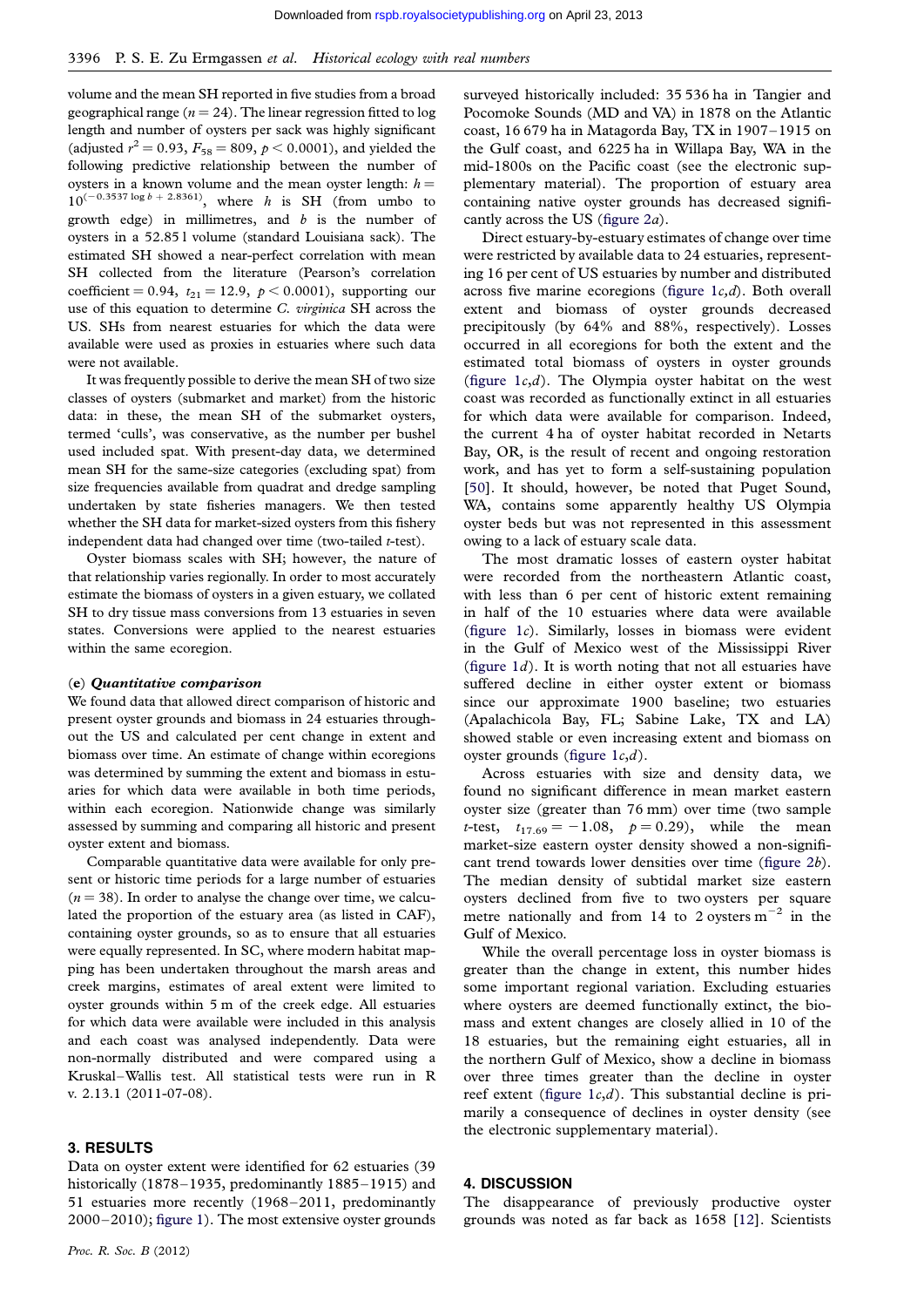<span id="page-5-0"></span>

Figure 1. Maps illustrating: oyster ground areal extent  $(a)$  historically and  $(b)$  presently in estuaries in the US and the percentage change in (c) oyster ground extent and (d) oyster biomass in estuaries for which comparable historic and modern data were available.



Figure 2. A box-whisker plot of (a) the percentage of estuary area containing oyster grounds past and present by coast. Proportion of estuary area occupied was significantly higher historically along all coasts (quasi-binomial generalized linear model; Kruskal–Wallis  $\chi_1^2 = 5.1$ ,  $p = 0.02$ ;  $\chi_1^2 = 5.2$ ,  $p = 0.02$ ;  $\chi_1^2 = 8.3$ ,  $p < 0.01$  for the Atlantic, Gulf and West coasts, respectively). (b) The mean estuary wide density of market-sized eastern oysters historically and presently on subtidal oyster grounds in the US (Atlantic estuaries  $n = 6$ ; Gulf estuaries  $n = 21$ ; Kruskal–Wallis  $\chi_1^2 = 2.76$ ,  $p = 0.05$ ).

in the US were able to draw on extensive documentation of the decline of the European oyster species, Ostrea edulis Linnaeus, 1758 in Europe, to express their concerns for both commercially important North American species throughout the 1800s [[51](#page-8-0)]. Today, the European oyster is considered to be functionally extinct throughout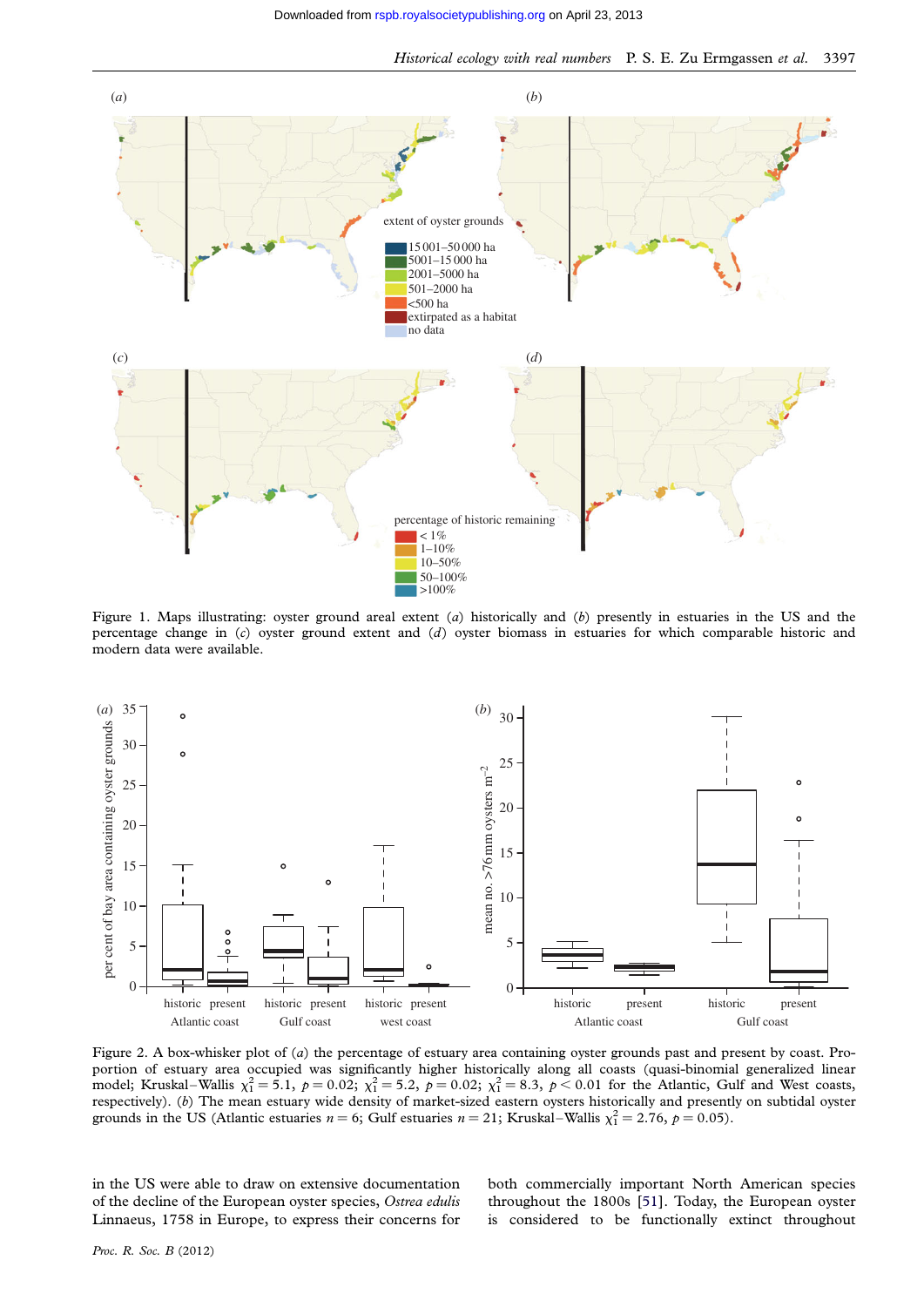much of its range [\[52\]](#page-8-0). Our findings suggest that despite more than 130 years of science and calls for conservation interventions in state and federal fisheries reports and in peer-reviewed literature, both the Olympia oyster and the eastern oyster appear to have followed suit in portions of their range. Clearly, the greatest declines in oyster grounds have been along the Pacific coast, where our data reflect what is widely agreed to be a regional trend of functional extirpation of native oysters. Declines have also been considerable along the northeastern portion of the Virginian ecoregion, where two-thirds of historic extent and biomass have been lost since the late 1800s alone (figure  $1c,d$  and the electronic supplementary material).

All previous studies that illustrated collapse or decline in oyster extent drew on fisheries data [\[12](#page-7-0)–[14,](#page-7-0)[30](#page-8-0),[53](#page-8-0)]. Those studies therefore either make no attempt to quantify loss [\[12,13](#page-7-0)], or quantify loss through proxies (landings data) sometimes combined with delphic processes [[14](#page-7-0),[30,53\]](#page-8-0), resulting in high uncertainty [\[54\]](#page-8-0). By relying on fisheries-independent data, we seek to end the debate surrounding the extent of decline in oyster habitat in US estuaries [\[31,32,54](#page-8-0)]. It must, however, be stressed that despite the relative robustness of our historic dataset, our study does not reflect the decline from pristine baselines. For most estuaries assessed, the historic quantitative baseline was measured at a point in time when the estuaries were already impacted by fishing. Indeed, the major impetus for surveying the grounds historically was a perceived vulnerability or observed declines in natural oyster resources, with the declines frequently linked to overexploitation [\[33,55](#page-8-0),[56](#page-8-0)]. A review of the historic literature illustrates that such overexploitation can be traced back to well before our current historic baselines [[57](#page-8-0)], indicating that the proportion of original grounds lost is undoubtedly greater than indicated by our figures.

The lack of a pristine baseline in our data is reflected in the oyster size and density statistics. Early historic reports refer to oysters a foot long in the eighteenth to mid nineteenth centuries [[57](#page-8-0),[58](#page-8-0)], however, the quantitative assessments of beds used in this study were conducted decades later, once evidence of overfishing of oyster reefs was already apparent [[59](#page-8-0)]. That we found no significant difference in size over the time period examined is therefore unsurprising. Our national-level statistics for oyster density similarly did not show a significant decline over time, possibly also owing to over exploitation prior to our centennial baseline, in particular on the Atlantic coast [\[12\]](#page-7-0) ([figure 2](#page-5-0)b). Nevertheless, our results indicate that oyster grounds have declined markedly in condition over the time period examined, with biomass in some areas declining to a far greater extent than area. In fact since 1884, a number of historic reports have highlighted the inadequacy of using areal extent measures alone to determine oyster abundance and reef condition, observing that fishing activity often resulted in the expansion of oyster extent through the spreading out of shell, without necessarily increasing oyster abundance [[58](#page-8-0),[59](#page-8-0)]. Indeed, this expansion probably reduced reef height [\[33\]](#page-8-0), placing oysters in locations where their survival was reduced and therefore contributing to long-term losses of natural oyster reefs [[60](#page-8-0)].

The declines in oyster ground extent and oyster biomass were not universal. The current oyster population in Apalachicola Bay, FL exceeds historic oyster abundance. This estuary represents one of the few estuaries in which fishing is primarily restricted to harvest by tongs (see §2), combined with intensive management and shell planting. Similarly, Sabine Lake, TX exceeds our historic estimates of abundance and has been closed to oyster fisheries for over 40 years. As our analysis includes only two time periods, we have no measure of whether change is still occurring and are therefore unable to assess whether our results are the product of current management or historic change.

While our data are useful in estimating the loss of 'natural' oyster grounds, a significant but unknown proportion of oysters in several regions in the US are located on leased grounds, notably eastern oysters in LA, the northeastern Atlantic coast, and on the west coast, where there is extensive aquaculture of the non-native C. gigas (Thunberg, 1793). We were unable to collate data on the extent of oyster habitat on leased grounds as these are rarely surveyed. This omission has limited impact on the importance of our findings as relates to natural oyster grounds, as many leased areas are heavily manipulated, with oysters often relocated several times before harvest. Leases may make a marked contribution to extent, biomass and ecosystem services from oysters, but these populations represent an extractable resource as opposed to habitat-forming reefs or beds. For areas such as LA, CTand NJ where leasing is extensive, our findings probably underestimate overall native oyster populations, but the comparisons of historic and present-day extent of natural oyster grounds remain valid. Another issue concerns oyster habitat created by wild populations of C. gigas on the west coast. Wild populations of this species are currently small or absent in our study estuaries, with the exception of Willapa Bay where the population is subject to rotational harvest, similar to other leased grounds [[61](#page-8-0)]. Where populations of C. gigas occur, they may perform many of the ecological functions previously provided by native oysters [[61\]](#page-8-0).

In a recent analysis based on expert opinion and literature review, oyster reefs worldwide were estimated to have declined by 85 per cent, with the US faring relatively well [\[30\]](#page-8-0); thus, our more quantitative analysis of 64 per cent decline in extent of oyster grounds in the US appears at first glance to support our current understanding. However, as biomass losses were often more extreme than extent, the status of oysters appears more dire than indicated simply by area. This also has potential implications for estimates of ecosystem service delivery, as function may scale nonlinearly with both area and density [[62\]](#page-8-0). Despite these documented declines, North America remains a region with some hope; stable or increasing oysters in some estuaries underscore that management and restoration efforts can be successful. Our centennial baselines provide a quantitative context to inform and motivate stakeholders, prioritize efforts and set goals for restoration, and ultimately bring these critical habitats back from the brink.

Our results represent, to our knowledge, the first effort to quantify both extent and biomass for a marine habitatforming species across a centennial time period. Indeed, we believe that these findings may be unique at this large scale even among terrestrial studies. While many studies have provided compelling evidence of change in habitat extent over the last 100 years [\[16\]](#page-7-0), and others have been able to compile localized or point source evidence of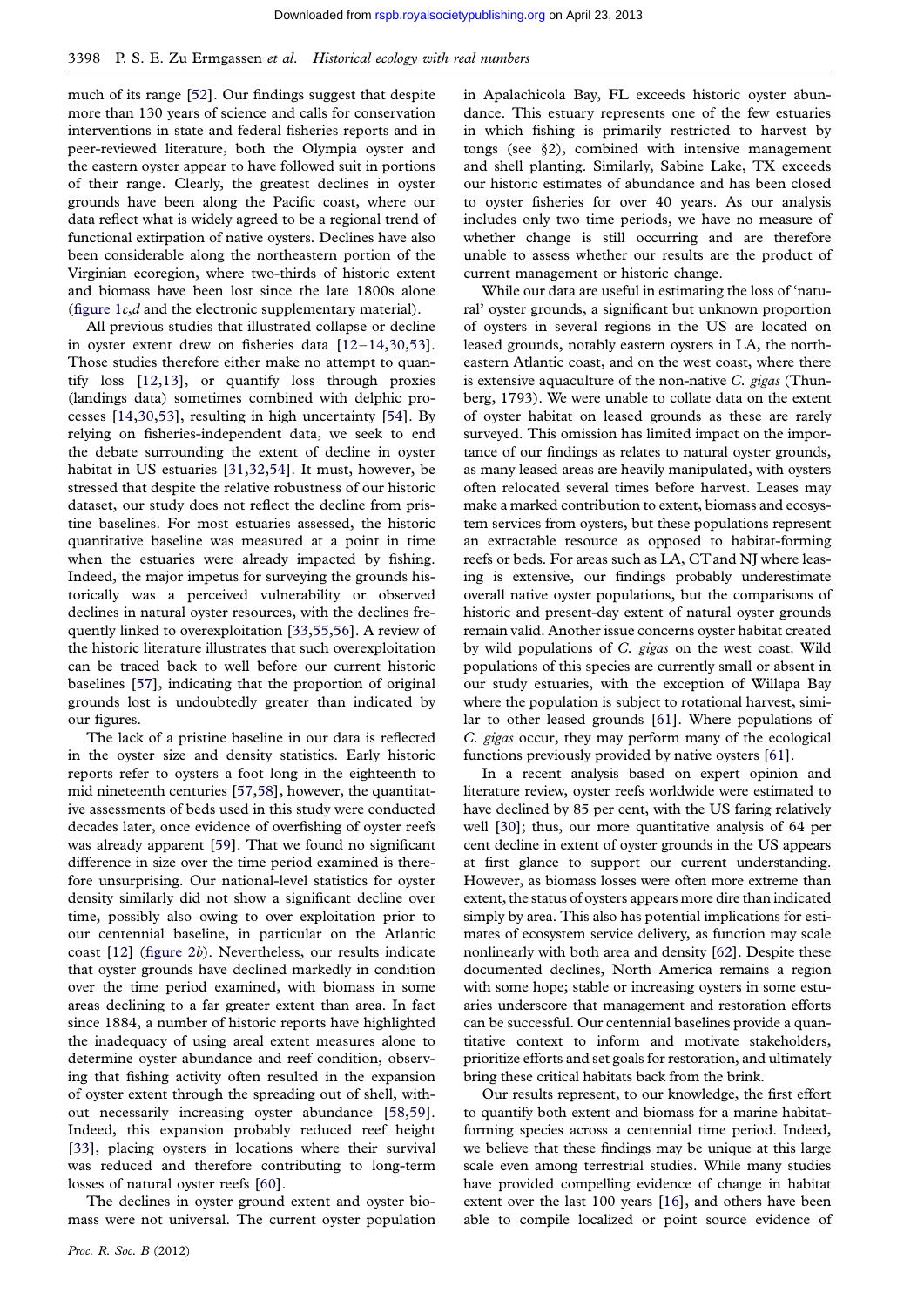<span id="page-7-0"></span>changes in abundance of certain species [[63\]](#page-8-0), few have been able to combine an assessment of change in extent and in biomass across large spatial and temporal scales.

These findings thus have a broader resonance for conservation biology generally. While change in extent remains a predominant metric in many analyses of human impact [2,18,[52\]](#page-8-0), our work confirms, with real numbers, that this may be insufficient for assessing overall changes to habitats. The altered and degraded condition of many present-day habitats can also lead to the undervaluing of their potential in terms of ecological function and ecosystem service provision. Improved historic baselines that take into account both extent and condition of habitats will greatly improve ongoing conservation planning, the relatively new science of ecosystem 'red-listing' [\[64\]](#page-8-0); and the ever-growing efforts to restore or rehabilitate lost and degraded habitats.

This work was supported by a grant from the National Fish and Wildlife Foundation (award no. 2009-0078-000) and by the National Partnership between The Nature Conservancy and NOAA's Community-based Restoration Programme (award nos. NA07NMF4630136 and NA10NMF463008). Additional funding support for the project was provided by the TNC-Shell Partnership and The Turner Foundation, Inc. We thank the large number of individuals who shared their oyster knowledge including: P. Banks, B. Allen, K. Ashton-Alcox, B. Balboa, G. Ballance, J. Berriman, S. Bosarge, D. Bushek, J. Byers, W. Carzonier, B. Corley, M.-L. Cumberpatch, M. Gray, N. Hadley, B. Hancock, D. Harris, J. Harper, L. Hartman, J. Hermann, M. Kennish, P. Kingsley-Smith, H. Lane, M. Latta, R. Mann, F. Martinez-Andrade, S. Morlock, J. Normant, R. Obernolte, K. Paynter, B. Peabody, M. Polson, M. Reich, J. Rohrer, P.G. Ross, K. Schulte, K. Ward, J. Simons, T. Soniat, E. Weissberger, R. Walker and D. Zacherl.

### **REFERENCES**

- 1 Rick, T. C. & Erlandson, J. M. 2009 Coastal exploitation. Science 952, 325–326. ([doi:10.1126/science.1178539](http://dx.doi.org/10.1126/science.1178539))
- 2 Butchart, S. H. M. et al. 2010 Global biodiversity: indicators of recent declines. Science 328, 1164-1168. ([doi:10.1126/science.1187512](http://dx.doi.org/10.1126/science.1187512))
- 3 Sommer, A. 1976 Attempt at an assessment of the world's tropical moist forests. Unasylva 28, 5 –24.
- 4 Giri, C., Zhu, Z., Tieszen, L. L., Singh, A., Gillette, S. & Kelmelis, J. A. 2007 Mangrove forest distributions and dynamics (1975–2005) of the tsunami-affected region of Asia. J. Biogeogr. 35, 519-528. [\(doi:10.1111/j.1365-](http://dx.doi.org/10.1111/j.1365-2699.2007.01806.x) [2699.2007.01806.x](http://dx.doi.org/10.1111/j.1365-2699.2007.01806.x))
- 5 Spalding, M., Kainuma, M. & Collins, L. 2010 World atlas of mangroves. Washington, DC: Earthscan.
- 6 Silliman, B. R., Grosholz, E. D. & Bertness, M. D. 2009 Human impacts on salt marshes: a global perspective. Berkley, CA: University of California Press.
- 7 Mayaux, P., Holmgren, P., Achard, F., Eva, H., Stibig, H.-J. & Branthomme, A. 2005 Tropical forest cover change in the 1990s and options for future monitoring. Phil. Tran. R. Soc. B 360, 373-384. [\(doi:10.1098/rstb.](http://dx.doi.org/10.1098/rstb.2004.1590) [2004.1590\)](http://dx.doi.org/10.1098/rstb.2004.1590)
- 8 Swetnam, T. W., Allen, C. D. & Betancourt, J. L. 1999 Applied historical ecology: using the past to manage for the future. Ecol. Appl. 9, 1189–1206. ([doi:10.1890/](http://dx.doi.org/10.1890/1051-0761(1999)009[1189:AHEUTP]2.0.CO;2) [1051-0761\(1999\)009\[1189:AHEUTP\]2.0.CO;2\)](http://dx.doi.org/10.1890/1051-0761(1999)009[1189:AHEUTP]2.0.CO;2)
- 9 Prentice, I. C., Cramer, W., Harrison, S. P., Leemans, R., Monserud, R. A. & Solomon, A. M. 1992 Special paper: a global biome model based on plant physiology and

Proc. R. Soc. B (2012)

dominance, soil properties and climate. J. Biogeogr. 19, 117 –134. ([doi:10.2307/2845499](http://dx.doi.org/10.2307/2845499))

- 10 Williams, M. 2000 Dark ages and dark areas: global deforestation in the deep past.  $J. H$ ist. Geogr. 26, 28–46. [\(doi:10.1006/jhge.1999.0189](http://dx.doi.org/10.1006/jhge.1999.0189))
- 11 Stevens, T. & Connolly, R. M. 2004 Testing the utility of abiotic surrogates for marine habitat mapping at scales relevant to management. Biol. Conserv. 119, 351-362. [\(doi:10.1016/j.biocon.2003.12.001\)](http://dx.doi.org/10.1016/j.biocon.2003.12.001)
- 12 Kirby, M. 2004 Fishing down the coast: historical expansion and collapse of oyster fisheries along continental margins. Proc. Natl Acad. Sci. USA 101, 13 096 –13 099. ([doi:10.1073/pnas.0405150101\)](http://dx.doi.org/10.1073/pnas.0405150101)
- 13 Jackson, J. B. C. et al. 2001 Historical overfishing and the recent collapse of coastal ecosystems. Science 293, 629 –637. [\(doi:10.1126/science.1059199\)](http://dx.doi.org/10.1126/science.1059199)
- 14 Lotze, H. K. et al. 2006 Depletion, degradation, and recovery potential of estuaries and coastal seas. Science 312, 1806–1809. ([doi:10.1126/science.1128035](http://dx.doi.org/10.1126/science.1128035))
- 15 Roberts, C. M. 2007 The unnatural history of the sea. The past and future of humanity and fishing. London, UK: Gaia.
- 16 Bromberg, K. D. & Bertness, M. D. 2005 Reconstructing New England salt marsh losses using historical maps. Estuaries 28, 823–832. [\(doi:10.1007/BF02696012](http://dx.doi.org/10.1007/BF02696012))
- 17 Williams, M. 1992 Americans and their forests: a historical geography. Cambridge, UK: Cambridge University Press.
- 18 Waycott, M. et al. 2009 Accelerating loss of seagrasses across the globe threatens coastal ecosystems. Proc. Natl Acad. Sci. USA 106, 12 377 –12 381. ([doi:10.1073/](http://dx.doi.org/10.1073/pnas.0905620106) [pnas.0905620106](http://dx.doi.org/10.1073/pnas.0905620106))
- 19 FAO 2007 The world's mangroves 1980– 2005. A thematic study prepared in the framework of the Global Forest Resources Assessment 2005. Rome, Italy: Forestry Department, Food and Agriculture Organization of the United Nations (FAO).
- 20 Palandro, D., Andrefouet, S., Dustan, P. & Muller-Karger, F. E. 2003 Change detection in coral reef communities using Ikonos satellite sensor imagery and historic aerial photographs. Int. J. Remote Sens. 24, 873 –878. [\(doi:10.1080/0143116021000009895](http://dx.doi.org/10.1080/0143116021000009895))
- 21 Pinnegar, J. K. & Englelhard, G. H. 2008 The 'shifting baseline' phenomenon: a global perspective. Rev. Fish Biol. Fish. 18, 1–16. ([doi:10.1007/s11160-007-9058-6\)](http://dx.doi.org/10.1007/s11160-007-9058-6)
- 22 Pauly, D. 1995 Anecdotes and the shifting baseline syndrome of fisheries. Trends Ecol. Evol. 10, 430. ([doi:10.](http://dx.doi.org/10.1016/S0169-5347(00)89171-5) [1016/S0169-5347\(00\)89171-5\)](http://dx.doi.org/10.1016/S0169-5347(00)89171-5)
- 23 Winslow, F. 1881 Report on the oyster beds of the James River, Virginia, and of Tangier and Pocomoke Sounds, Maryland and Virginia. Annu. Rep. United States Coast Geodetic Survey Appendix 11, 269–353.
- 24 Superintendent of the Coast Survey 1853 Report of the superintendent of the coast survey showing the progress of the survey during the year 1852, 173 p. Washington, DC: Robert Armstrong.
- 25 French, B. F. 1869 Historical collections of Louisiana and Florida: including translations of original manuscripts relating to their discovery and settlement, with numerous historical and bibliographical notes. New York, NY: J. Sabin & Sons.
- 26 Mackenzie, C. L. 1996 History of oystering in the United States and Canada, featuring the eight greatest oyster estuaries. Mar. Fish. Rev. 58, 1–78.
- 27 Peterson, C. H., Grabowski, J. H. & Powers, S. P. 2003 Estimated enhancement of fish production resulting from restoring oyster reef habitat: quantitative valuation. Mar. Ecol. Prog. Ser. 264, 249–264. [\(doi:10.3354/meps264249](http://dx.doi.org/10.3354/meps264249))
- 28 Piazza, B. P., Banks, P. D. & La Peyre, M. K. 2005 The potential for created oyster shell reefs as a sustainable shoreline protection strategy in Louisiana. Restor. Ecol. 13, 499–506. [\(doi:10.1111/j.1526-100X.2005.00062.x](http://dx.doi.org/10.1111/j.1526-100X.2005.00062.x))